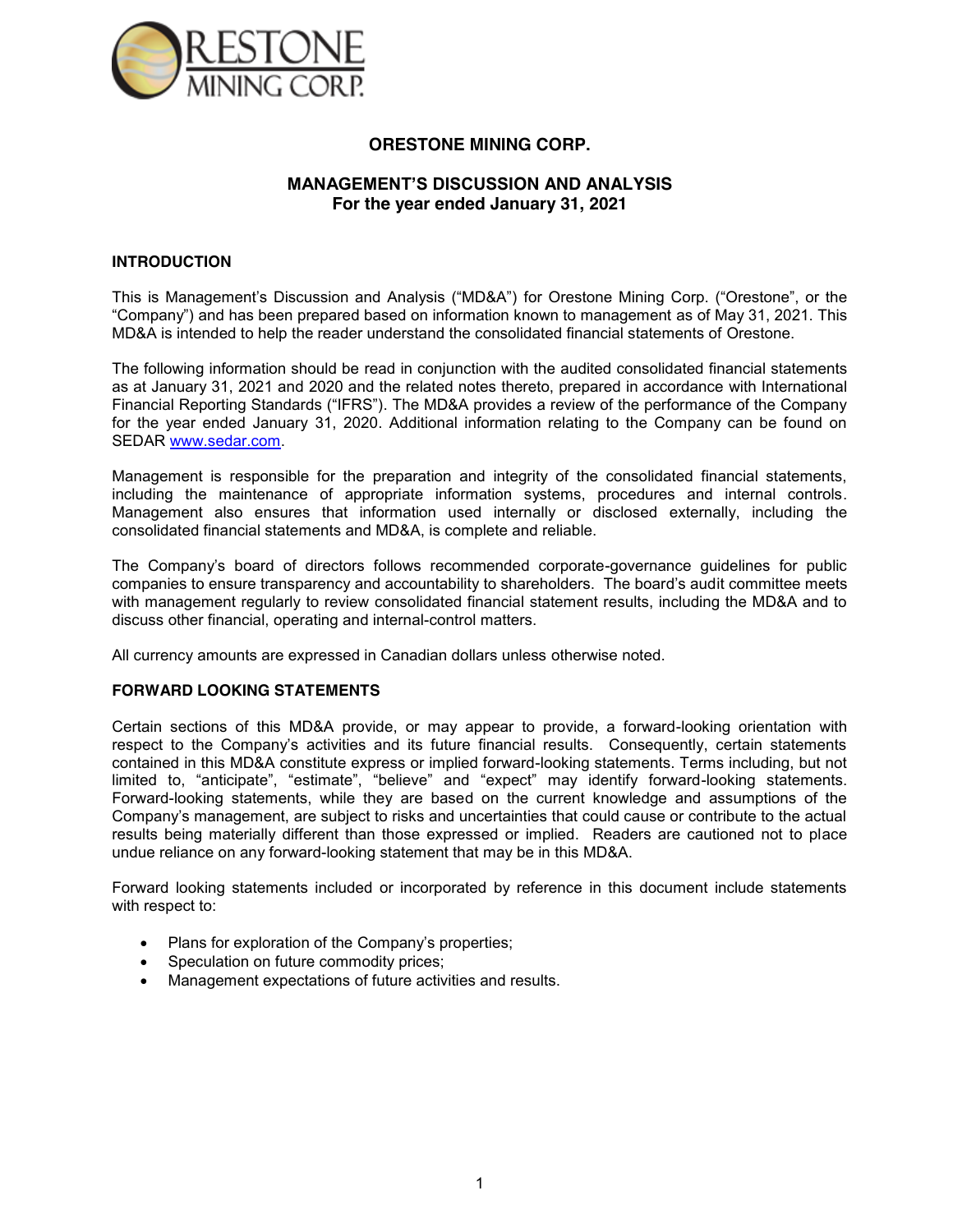

## **ADDITIONAL INFORMATION**

Financial statements, MD&A's and additional information relevant to the Company and the Company's activities can be found on SEDAR at www.sedar.com, and/or on the Company's website at http://www.orestone.ca.

### **SUMMARY AND OUTLOOK**

During the year ended January 31, 2021, the Company continued to carefully manage its cash and corporate overhead activities. Detailed mineral property information, including fiscal 2021 activity, can be found in Section 3.

Management's overall expectations for the Company are positive, due in part to the following factors:

- On May 29, 2020, the Company completed a non-brokered private placement issuing 10,625,000 units ("Unit") at a price of \$0.08 per Unit for gross proceeds of \$850,000. Each Unit consisted of one common share of the Company and one common share purchase warrant. Each warrant is exercisable for one common share of the Company at a price of \$0.12 until May 29, 2022.
- The Company issued an aggregate of 444,546 common shares for gross proceeds of \$66,682 pursuant to the exercise of warrants.
- The Company received an approved 2020 Notice of Work (NOW) from the BC Ministry of Energy Mines and Petroleum Resources for 24 drill locations to test the 10 large magnetic high targets located on the east and west flanks of a central magnetic diorite intrusive.
- On December 21, 2020, the Company announced that it completed the 2020 diamond drilling program on the Captain Property. A total of 942 metres of NQ core drilling were completed in three holes to test for gold-copper porphyry mineralization.
- On March 23, 2021, the Company completed a non-brokered private placement of Units and Flow-Through common shares for \$1,854,470 (the "Offering"). In part "A" of the Offering the Company issued 10,228,556 units ("Unit") at a price of \$0.09 per Unit for gross proceeds of \$920,570. Each Unit consisted of one common share of the Company ("Common Share") and one common share purchase warrant ("Warrant"). Each Warrant is exercisable for one Common Share at a price of \$0.15 until March 23, 2022. In part "B" of the Offering the Company issued 7,183,847 common shares ("Flow-Through Shares") at a price of \$0.13 per Flow-Through Share for gross proceeds of \$933,900.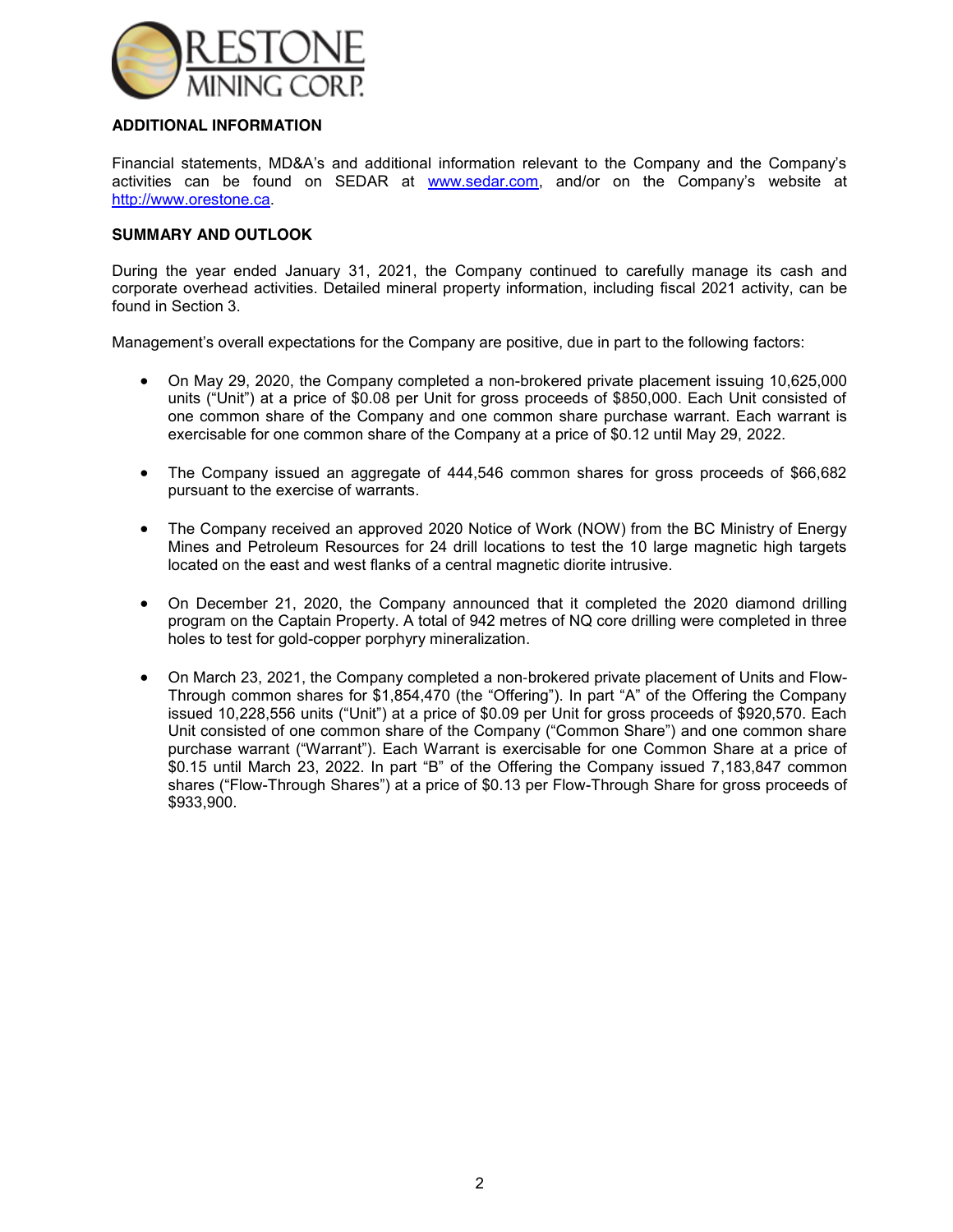

# TABLE OF CONTENTS

| 2(d) Use of the terms "Mineral Resources" and "Mineral Reserves"  4 |  |
|---------------------------------------------------------------------|--|
|                                                                     |  |
|                                                                     |  |
|                                                                     |  |
|                                                                     |  |
|                                                                     |  |
|                                                                     |  |
|                                                                     |  |
|                                                                     |  |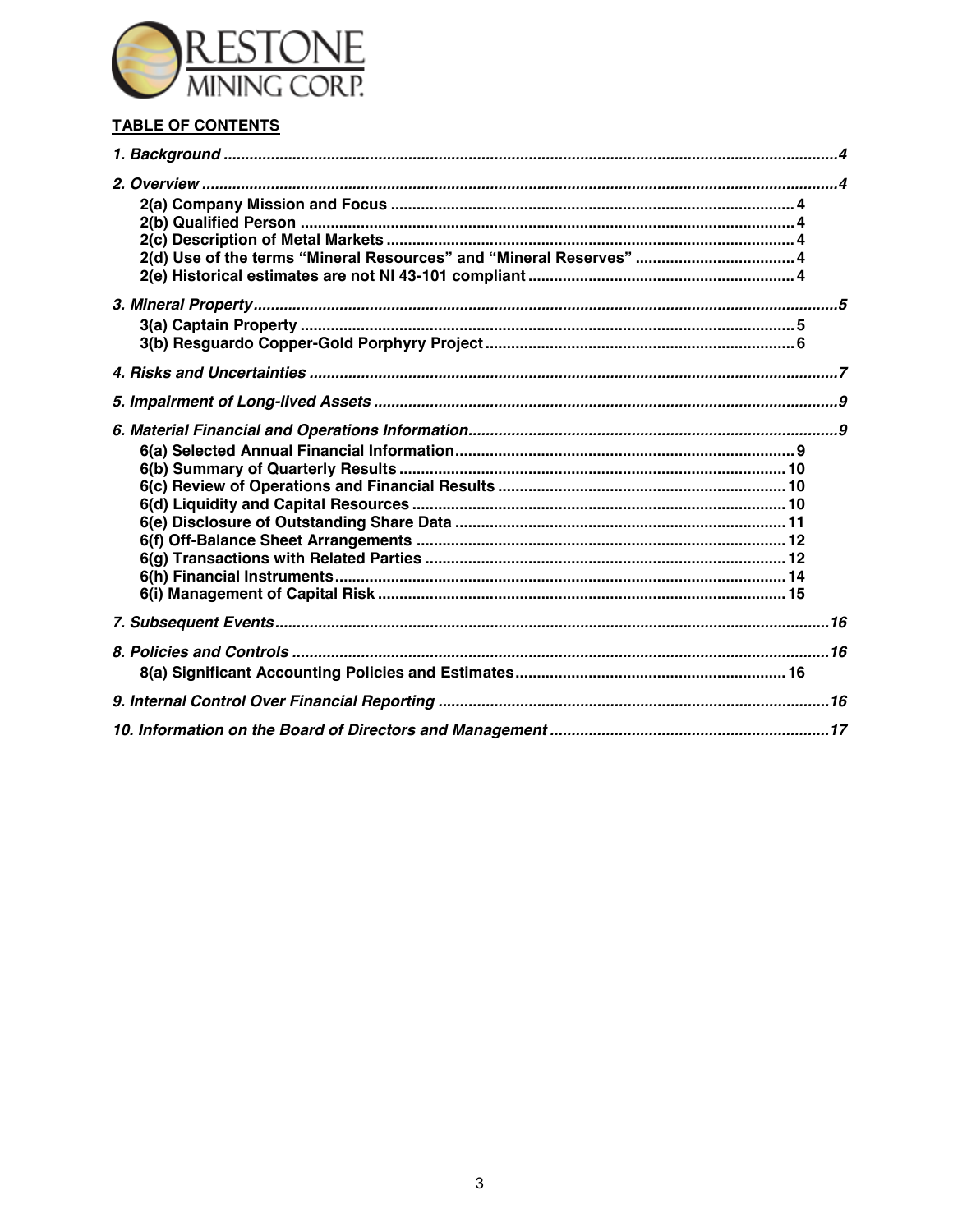

## **1. Background**

The Company is a publicly listed company incorporated in Canada with limited liability under the legislation of the Province of British Columbia on April 30, 2007.

The Company is listed on the TSX Venture Exchange under the trading symbol "ORS" since March 11, 2008.

### **2. Overview**

### **2(a) Company Mission and Focus**

Orestone is a junior mineral exploration company. The Company explores for gold and copper/gold in the Quesnel Terrane of British Columbia, Canada and northern Chile.

The Company actively evaluates potential joint ventures, mergers, and acquisitions in search of opportunities to acquire significant new mineral properties.

### **2(b) Qualified Person**

The technical information reported in this MD&A has been reviewed and approved by Mr. Gary Nordin P. Geo., the Company's Senior Consulting Geologist. Mr. Nordin is a Professional Geoscientist and member of the Professional Engineers and Geoscientist Association of British Columbia (APGEBC) and a qualified person as defined by NI 43- 101.

### **2(c) Description of Metal Markets**

Market interest for all metals such as gold and copper is volatile and the Company will monitor its resources relative to its opportunities during the coming fiscal year.

#### **2(d) Use of the terms "Mineral Resources" and "Mineral Reserves"**

Any reference in this MD&A to Mineral Resources does not mean Mineral Reserve.

A Mineral Reserve is the economically mineable part of a Measured or Indicated Mineral Resource demonstrated by at least a Preliminary Feasibility Study. This Study must include adequate information on mining, processing, metallurgical, economic and other relevant factors that demonstrate, at the time of reporting, that economic extraction can be justified. A Mineral Reserve includes diluting materials and allowances for losses that may occur when the material is mined.

Mineral Resources are sub-divided, in order of increasing geological confidence, into Inferred, Indicated and Measured categories. An Inferred Mineral Resource has a lower level of confidence than that applied to an Indicated Mineral Resource. An Indicated Mineral Resource has a higher level of confidence than an Inferred Mineral Resource but has a lower level of confidence than a Measured Mineral Resource.

#### **2(e) Historical estimates are not NI 43-101 compliant**

The historical estimates contained in this MD&A have not been calculated in accordance with the mineral resources or mineral reserves classifications contained in the CIM Definition Standards on Mineral Resources and Mineral Reserves, as required by National Instrument 43-101 ("NI 43-101"). Accordingly, the Company is not treating these historical estimates as current mineral resources or mineral reserves as defined in NI 43-101, and such historical estimates should not be relied upon. A qualified person has not done sufficient work to date to classify the historical estimates as current mineral resources or mineral reserves.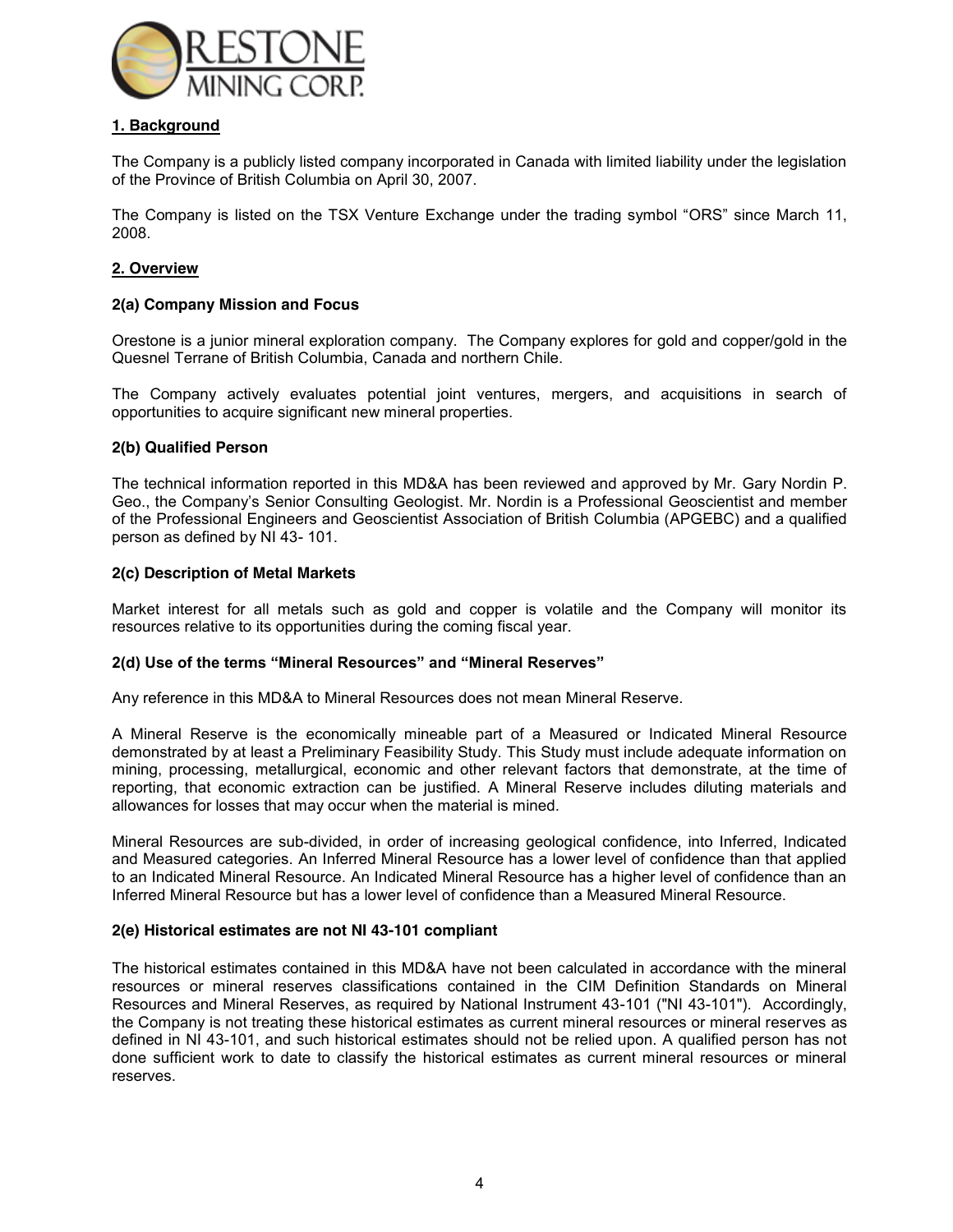

## **3. Mineral Property**

## **3(a) Captain Property**

The 100% owned Captain Property is located 150km north of Prince George, British Columbia, in the prolific Quesnel trough terrane which hosts a number of copper-gold and copper-molybdenum porphyry deposits including the Mt. Milligan copper-gold deposit located just 30km north of the Captain Property.

Previous exploration in 2011-2016 concentrated on exploring a magnetic high associated with a copper gold mineralized, alkaline dyke zone. Exploration in 2019 and 2020 was focused on locating the source of a high grade calc-alkaline kspar-sericite monzonite porphyry inclusion.

On September 2, 2020, the Company received an approved 2020 Notice of Work ("NOW") from the British Columbia Ministry of Energy Mines and Petroleum Resources for 24 drill locations to test the 10 large magnetic high targets located on the east and west flanks of a central magnetic diorite intrusive. Additionally, an Assessment Report covering the 2019 drilling was filed with the Department of Energy, Mines, and Low Carbon Innovation of British Columbia with a portion of the exploration expenditures applied to extend the expiry dates of key mineral claims until 2030.

On December 21, 2020, the Company announced that it completed a 2020 diamond drilling program on the Captain Property. A total of 942 metres of NQ core drilling were completed in three holes to test for gold-copper porphyry mineralization.

The Captain gold-copper project hosts a porphyry system which encompasses a cluster of large targets located 41 kilometres north of Fort St. James and 30 kilometres south of the Mt. Milligan copper-gold mine in north central British Columbia. An additional 15 square kilometres of new mineral claims have been added to the Captain Property which now encompasses 37 sq kms.

The Captain Project features relatively flat terrain, moderate tree cover and an extensive network of logging and Forest Service roads suitable for exploration year around. All permits are in place for 24 drill locations. An Amendment to the Company's approved 2020 NOW from the British Columbia Ministry of Mines and Petroleum Resources was approved on January 11, 2021 for 11 additional drill hole locations.

The Company implemented a rigorous quality assurance/quality control program to ensure best practices in sampling and analysis of diamond drill core. All assays were performed by Activation Laboratories Ltd. (ActLabs), with sample preparation and analysis carried out in their full-service facility in Kamloops, British Columbia. Sample preparation involved crushing the entire sample to 80% minus 2 mm followed by pulverizing a 250g split to 95% minus 105 μm. Primary analysis for gold was done by fire assay on a 30 gram subsample with an atomic adsorption finish. Additionally, samples were prepared using Aqua Regia partial digestion and analyzed for 38 elements including copper by inductively coupled plasma (ICP). For over-limit values, samples were re-analyzed for gold by fire assay with a gravimetric finish and for copper by Aqua Regia (partial) digestion followed by assay grade ICP.

On February 3, 2021, the Company announced that results from drill hole C20-03 of the 2020 drill program and re-logging and interpretation of previous drill holes C12-03 and C19-03 had outlined a large highly potassic-sericite altered monzonite gold-copper mineralized porphyry system. The mineralized potassicsericite altered porphyry intrusive was intersected in all three holes at a depth of 170 to 270m beneath a 30 to 100m thick layer of glacial till and a 100-150m thick phyllic altered cap. The porphyry system is also associated with a distinctive magnetic low measuring 600m x 1300m surrounded by a crescent shaped magnetic high associated with propylitic altered diorite/monzonite and, on the SW a magnetic alkaline porphyry system.

On March 9, 2021, the Company announced that a review of the Induced Polarization ("IP") geophysical survey from 2016 for the Captain Property had yielded positive results supporting the exploration model of a large scale calc-alkaline gold-copper porphyry system. Additionally, to complete the magnetic survey coverage for the property, a small helicopter borne magnetics program was being carried out with readings collected on 100 metre spaced lines.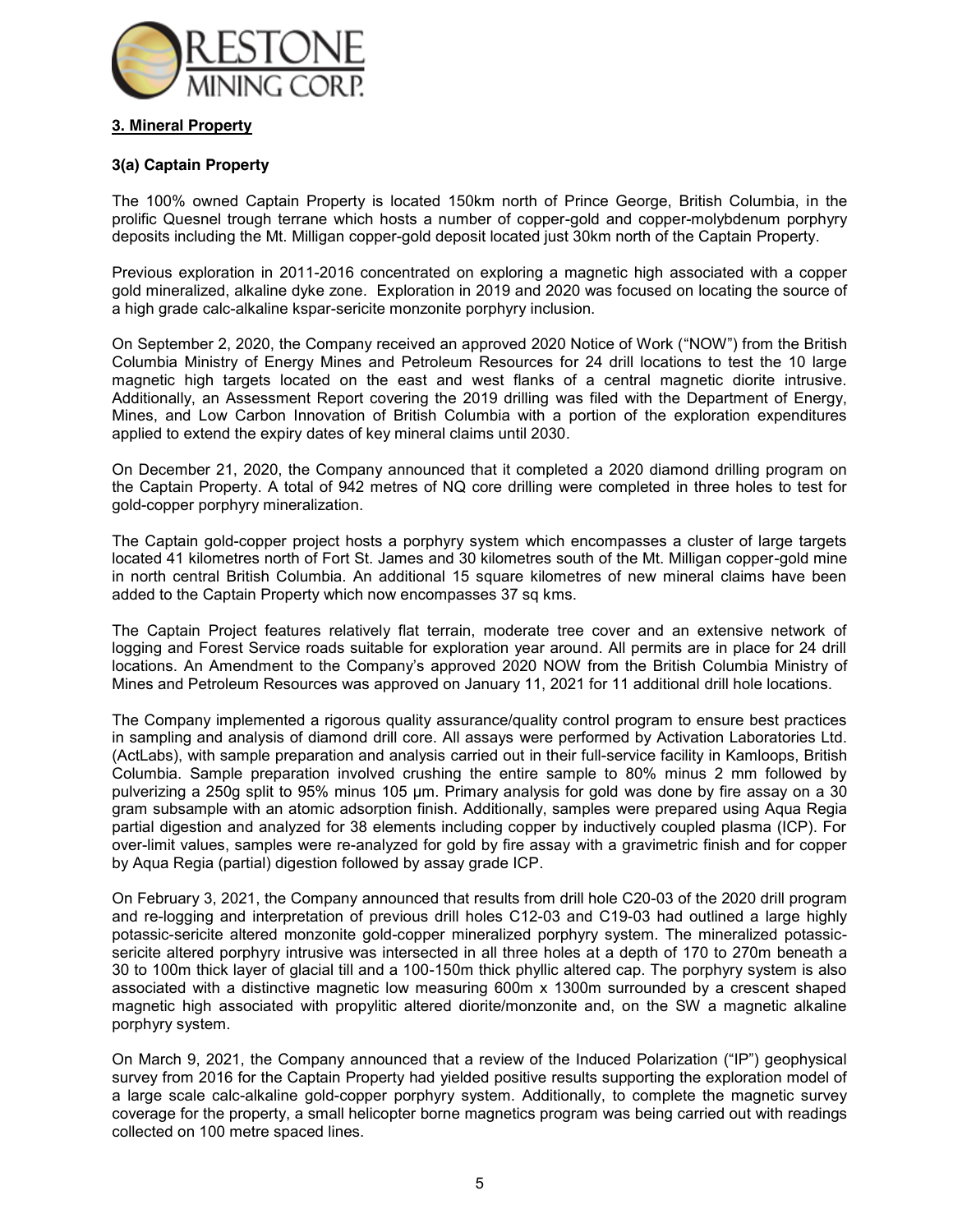

The 2016 survey consisted of 8 line kilometers of IP/Resistivity on 4 lines of 2 kilometres each spaced at 400 metres. The survey was designed to test for the source of a 3 metre sulphide rich mineralized xenolith of potassic-sericite altered calc-alkalic intrusive intersected in drill hole C13-03 which assayed 1.9 g/t gold, 11 g/t silver and 0.226 % copper within an otherwise unaltered and barren post mineral dyke. Review of the survey by Orestone geologist G. Nordin in consultation with the Company's geophysical services consultant, A. Walcott of Peter E. Walcott and Associates confirmed the presence of a large scale strong IP chargeability anomaly coincident with the western portion of the interpreted Captain gold-copper calcalkaline porphyry system. The survey results are also consistent with the model of a sulphide rich porphyry body beneath a 30 to 100m layer of glacial till and a 100-150m phyllic altered cap.

On April 7, 2021, the Company announced that all contractors had been selected and retained to carry out the 2021 Phase I drill program at the Captain Property. Equipment was mobilized with drilling started in mid April 2021. The exploration model at Captain is a large scale potassic-sericite altered calc-alkaline gold-copper porphyry target.

The drill program to consist of 1,000 to 2,000 meters of core drilling in  $2 - 3$  holes and was budgeted at \$300,000 to \$600,000 and designed to follow up and test for calcalkaline porphyry mineralization intersected in holes C13-03 and C19-03. Hole C13-03 intersected a 3 meter sulphide rich mineralized xenolith which assayed 1.9 g/t gold, 11 g/t silver and 0.23 % copper within an otherwise unaltered and barren post mineral dyke. Hole C19-03, located 250m south of C13-03 intersected visually identical porphyry at 271m with the bottom 24m of the hole (271m – 295m) grading 0.27 g/t gold, 3.26 g/t silver and 0.09 % copper. The hole ended in 0.49 g/t gold, 3.0 g/t silver and 0.11 % copper at 295m and remains open to depth.

### **3(b) Resguardo Copper-Gold Porphyry Project**

On August 27, 2020, the Company announced results from the 1,100-metre reverse circulation (RC) drill program at the Resguardo Property. The drill program tested the two large exploration targets outlined on the property to date but failed to locate the source of the copper-gold mineralization mined in historic workings.

Reverse circulation (RC) drill hole RE-20-01 was drilled to a depth of 400 metres approximately 500 metres southwest of the historic oxide copper mine on the centre of the strongest portion of the IP anomaly on geophysical Section 4. The location was in a talus covered area just to the west of a strong NW trending linear. The hole collared in gray-green andesites interlayered with sedimentary sandstones and tuffs and intruded by diorite bodies. From 60 metres depth, the andesite/sedimentary units were weakly to moderately silicified with trace to 2% fine-grained pyrite that remain open to depth. Additionally, a 10 meter wide zone with 2% magnetite and trace chalcopyrite was intersected from 126 to 136 metres. Assay values were low with 2m to 8m sections running anomalous values of up to 219 ppm copper with one 6m section of magnetite rich andesite grading 0.245% copper.

RC drill hole RE-20-02 drilled to a depth of 400m was located approximately 600 metres SW of hole RE-20-01 near the western end of the IP chargeability anomaly on geophysical section line 1 within an area of quartz-kaolinite-sericite alteration on a strong NW trending linear. The hole, collared in talus, intersected thick alternating sections of green coloured andesite flows and sedimentary sections of volcanogenic sandstone and dark gray to green coloured fine grained tuffs. The sequences were weakly silicified with trace to 1% fine-grained pyrite. Assay values were low with isolated 2m sections with anomalous values of up to 173 ppm copper.

RC drill hole RE-20-03 was drilled to a total depth of 300m in the SW Zone approximately 80 metres west of IP section line 7 approximately 1,500 metres west of the main Resguardo IP anomaly. Prospecting outlined a large area of strong quartz-sericite stockworks and breccias associated with hydrothermally altered granodiorite intrusive and volcanics with copper oxides and limonite on the surface. Mapping showed the zone to have a length of 700 metres and a width of over 260 metres, remaining open in several directions. Hole RE-20-03 also targeted a moderate chargeability anomaly of up to 9.5 mv/V starting at a depth of 150 to 200 metres with a coincident resistivity anomaly of up to 4500 Ohm\*m. The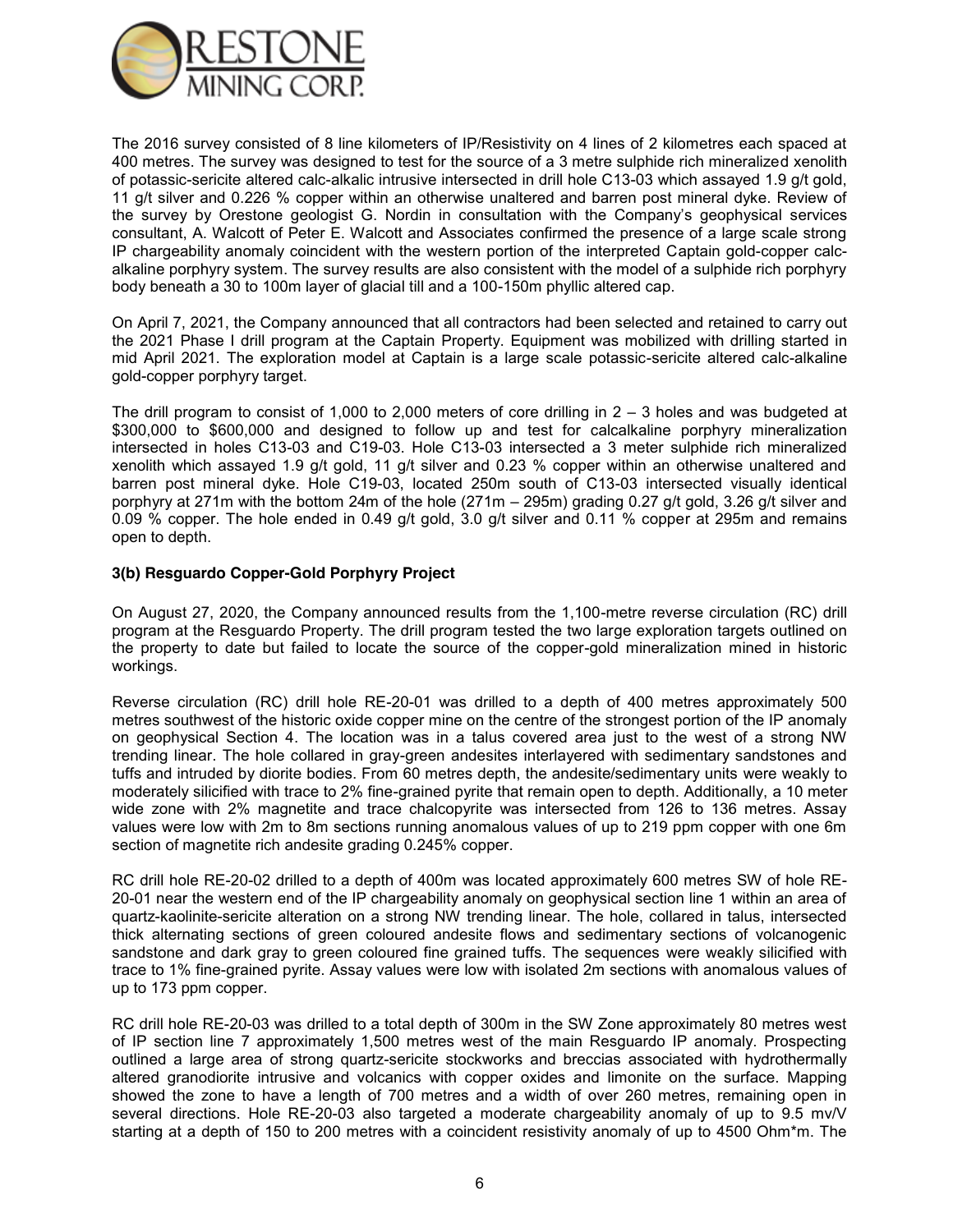

hole intersected weakly silicified granodiorite with locally 1 to 2% fine grained disseminated pyrite. Assays contained no significant values.

On November 6, 2020, the Company announced that following a review of the results from the recent reverse circulation drilling program, the low copper gold values encountered on the primary target did not justify further work and Orestone terminated the option to purchase agreement with Sociedad Contractual Minera Resguardo. This resulted in an impairment of \$734,863 in exploration and evaluation assets as of January 31, 2021.

The Company's exploration expenses for the year ended and as at January 31, 2021 are:

|                                   | Captain         | Resguardo       |                 |
|-----------------------------------|-----------------|-----------------|-----------------|
|                                   | <b>Property</b> | <b>Property</b> | Total           |
| <b>Property acquisition costs</b> |                 |                 |                 |
| Balance, January 31, 2020         | \$<br>295,158   | \$<br>288,934   | \$<br>584,092   |
| Staking claims                    | 6,396           |                 | 6,396           |
| Balance, January 31, 2021         | 301,554         | 288,934         | 590,488         |
| Deferred exploration costs        |                 |                 |                 |
| Balance, January 31, 2020         | 1,955,507       | 126,401         | 2,081,908       |
| Assays                            | 5,308           | 15,584          | 20,892          |
| Claim maintenance fee             |                 | 26,397          | 26,397          |
| Drilling                          | 282,676         | 224,573         | 507,249         |
| Field supplies and maps           | 11,339          | 6,368           | 17,707          |
| Geological consulting             | 31,378          | 40,992          | 72,370          |
| Legal                             | 500             | 5,614           | 6,114           |
| Other                             | 2,500           |                 | 2,500           |
| Balance, January 31, 2021         | 2,289,208       | 445,929         | 2,735,137       |
| Mining exploration tax credit     |                 |                 |                 |
| Balance, January 31, 2020         | (295, 764)      |                 | (295, 764)      |
| Additions                         |                 |                 |                 |
| Balance, January 31, 2021         | (295, 764)      |                 | (295, 764)      |
| Impairment                        |                 | (734, 863)      | (734, 863)      |
| Total                             | \$<br>2,294,998 | \$              | \$<br>2,294,998 |

#### **4. Risks and Uncertainties**

The Company is engaged in the exploration for mineral deposits. These activities involve significant risks which even with careful evaluation, experience and knowledge may not, in some cases, be eliminated. The Company's success depends on a number of factors, many of which are beyond its control.

#### *Industry*

The Company is engaged in the exploration of mineral properties, an inherently risky business. There is no assurance that a mineral deposit will ever be discovered and economically produced. Most exploration projects do not result in the discovery of commercially mineable ore deposits. If market conditions make financings difficult, it may be difficult for the Company to find joint venture partners. The Company may be unsuccessful in identifying and acquiring projects of merit.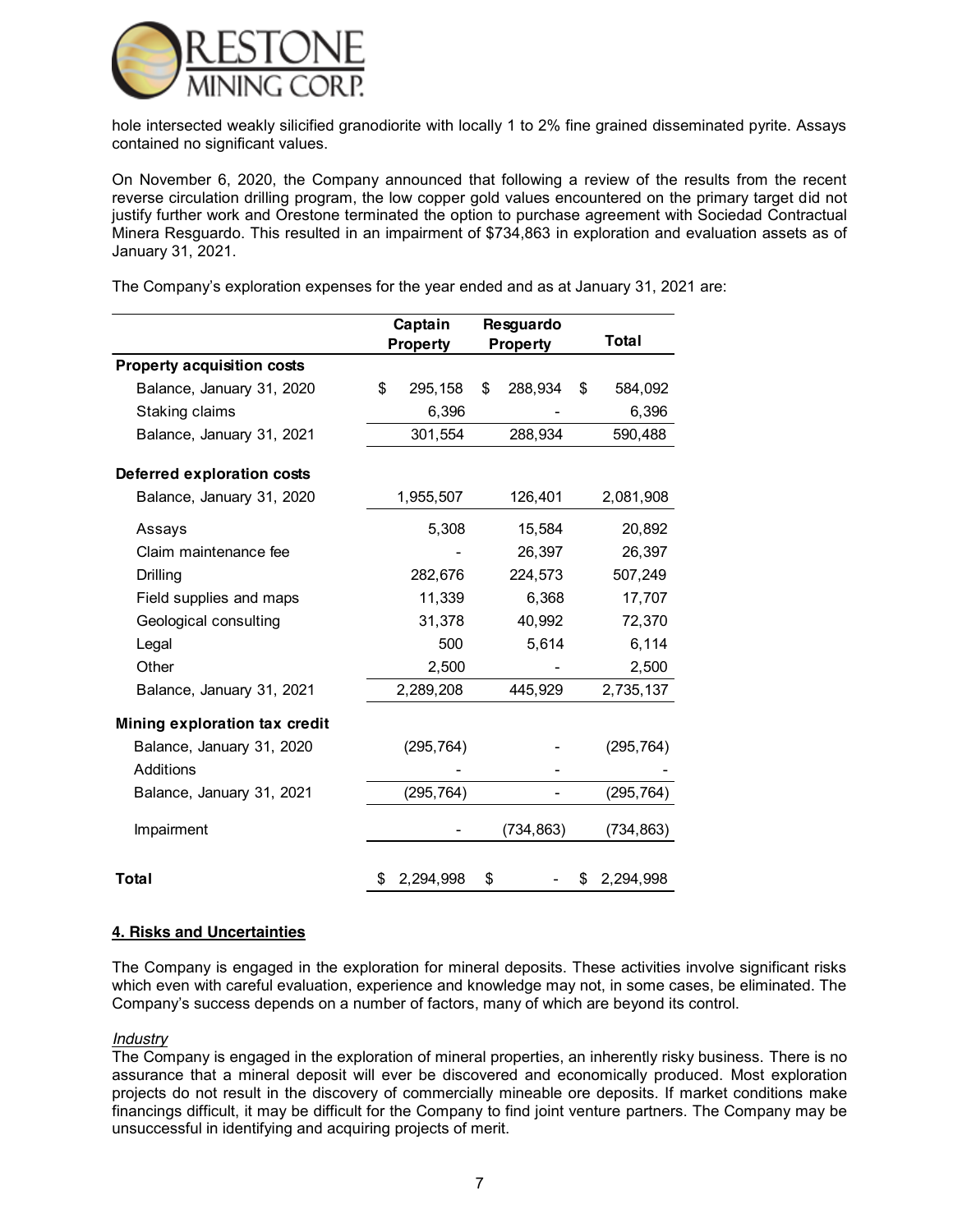

### *Mineral resource estimates*

The estimation of reserves and mineralization is a subjective process and the accuracy of any such estimates is a function of the quality of available data and of engineering and geological interpretation and judgment. No assurances can be given that the volume and grade of reserves recovered and rates of production will not be less than anticipated.

### *Gold and metal prices*

The price of gold is affected by numerous factors including central bank sales, producer hedging activities, the relative exchange rate of the U.S. dollar with other major currencies, supply and demand, political, economic conditions and production levels. In addition, the price of gold has been volatile over short periods of time due to speculative activities. The prices of other metals and mineral products that the Company may explore have the same or similar price risk factors.

### *Cash flows and additional funding requirements*

The Company currently has no revenue from operations. If any of its exploration programs are successful and optionees of properties complete their earn-in, the Company would have to provide its share of ongoing exploration and development costs in order to maintain its interest or be reduced in interest or to a royalty interest. Additional capital would be required to put a property into commercial production. The sources of funds currently available to the Company are equity capital or the offering of an interest in its projects to another party. Current economic conditions have limited the Company's ability to access financing through equity markets and this has created significant uncertainty as to the Company's ability to fund ongoing operations for the next operating period.

### *Environmental*

The Company's exploration and development activities are subject to extensive laws and regulations governing environment protection. The Company is also subject to various reclamation-related conditions. Although the Company closely follows and believes it is operating in compliance with all applicable environmental regulations, there can be no assurance that all future requirements will be obtainable on reasonable terms. Failure to comply may result in enforcement actions causing operations to cease or be curtailed and may include corrective measures requiring capital expenditures. Intense lobbying over environmental concerns by NGOs has caused some governments to cancel or restrict development of mining projects. Current publicized concern over climate change may lead to carbon taxes, requirements for carbon offset purchases or new regulation. The costs or likelihood of such potential issues to the Company cannot be estimated at this time.

#### *Laws and regulations*

The Company's exploration activities are subject to extensive federal, provincial, state and local laws and regulations governing prospecting, development, production, exports, taxes, labour standards, occupational health and safety, mine safety and other matters in all the jurisdictions in which it operates. These laws and regulations are subject to change, can become more stringent and compliance can therefore become more costly. The Company applies the expertise of its management, advisors, employees and contractors to ensure compliance with current laws.

### *Title to mineral properties*

While the Company has investigated title to its mineral properties, this should not be construed as a guarantee of title. The properties may be subject to prior unregistered agreements or transfers and title may be affected by undetected defects. Unresolved native land claim issues in Canada may affect its properties in this jurisdiction in the future.

### *Possible dilution to present and prospective shareholders*

The Company's plan of operation, in part, contemplates the financing of its business by the issuance of securities and possibly, incurring debt. Any transaction involving the issuance of previously authorized but unissued shares of common stock, or securities convertible into common stock, would result in dilution, possibly substantial, to present and prospective holders of common stock. The Company may seek joint venture partners to fund in whole or in part exploration projects. This dilutes the Company's interest in properties. This dilution is undertaken to spread or minimize the risk and to expose the Company to more exploration plays. However, it means that any increased market capitalization or profit that might result from a possible discovery would be shared with the joint venture partner. There is no guarantee that the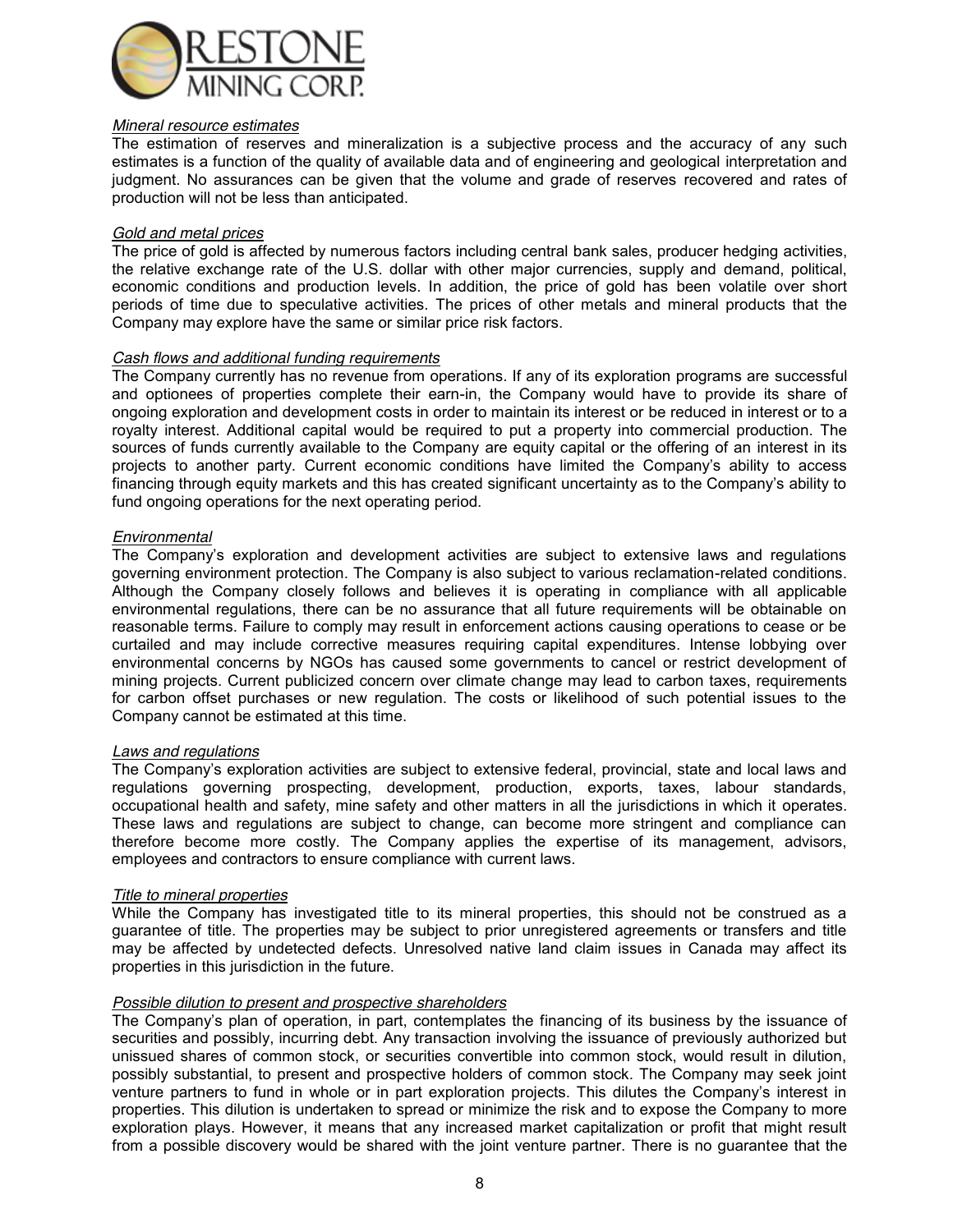

Company can find a joint venture partner for any property.

*Material risk of dilution presented by large number of outstanding share purchase options and warrants*  At January 31, 2021, there were 3,390,000 stock options and 20,630,545 warrants outstanding. Of the 3,390,000 options, directors and officers hold 2,525,000 options and the remaining 865,000 are held by employees, advisors and consultants of the Company.

### *Volatility of share price*

Market prices for shares of early stage companies are often volatile. Factors such as announcements of mineral discoveries or discouraging exploration results, changes in financial results, and other factors could have a significant effect on share price.

## *Competition*

There is competition from other mining exploration companies with operations similar to the Company's. Many of the companies with which it competes have operations and financial strength greater than the Company's.

### *Dependence on management*

The Company depends heavily on the business and technical expertise of its management.

## *Conflict of interest*

Some of the Company's directors and officers are directors and officers of other natural resource or mining-related companies. These associations may give rise from time to time to conflicts of interest. As a result of such conflict, the Company may miss the opportunity to participate in certain transactions.

## **5. Impairment of Long-lived Assets**

The Company completed an impairment analysis as at January 31, 2021, which considered the indicators of impairment in accordance with IAS 36, "Impairment Assets." Other than the write-off of the Resguardo property in Chile as noted above, the management concluded that no other impairment charge was required because:

- there have been no significant changes in the legal factors or climate that affects the value of the Captain Property;
- The rights to the Captain Property remain in good standing;
- there have been no significant changes in the projections for the Captain Property;
- the Company intends to continue its exploration and development plans on its Captain Property.

## **6. Material Financial and Operations Information**

### **6(a) Selected Annual Financial Information**

The following selected annual financial information has been derived from the last three audited financial statements of the Company, which have been prepared in accordance with IFRS. All dollar amounts are expressed in Canadian dollars.

|                                       | 2021 |           |  | 2020      | 2019 |           |  |
|---------------------------------------|------|-----------|--|-----------|------|-----------|--|
| Total revenues                        |      |           |  |           |      |           |  |
| <b>Expenses</b>                       |      | 594,867   |  | 664,690   |      | 387,874   |  |
| Loss for the year                     | S    | 1,374,333 |  | 643,397   | S    | 387,498   |  |
| Basic and diluted loss per share      | S    | 0.04      |  | 0.03      |      | 0.03      |  |
| <b>Total assets</b>                   | S    | 2,454,746 |  | 2,620,598 | S    | 1,576,893 |  |
| Total long-term financial liabilities | S    |           |  |           |      |           |  |
| Cash dividend declared - per share    |      | N/A       |  | N/A       |      | N/A       |  |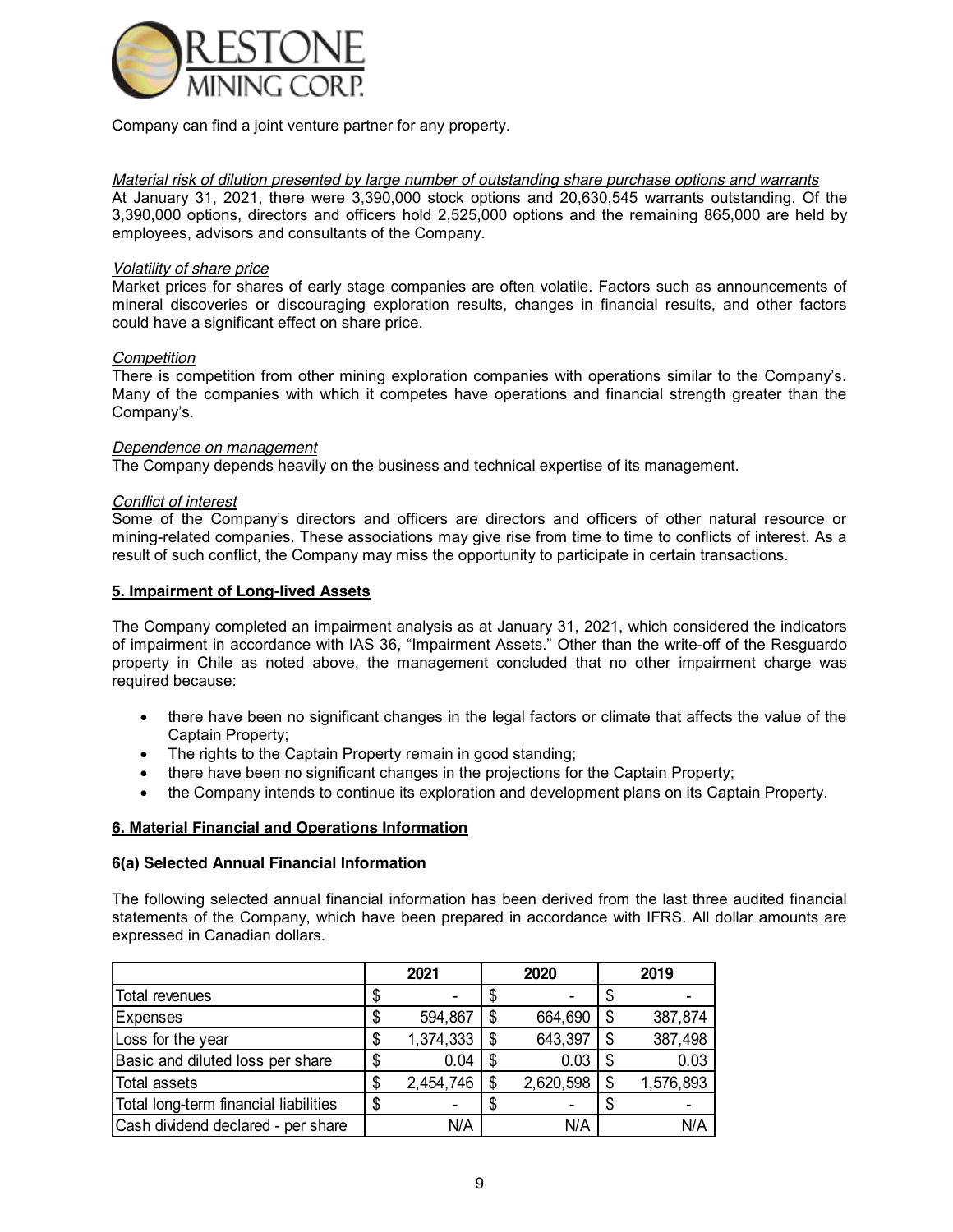

## **6(b) Summary of Quarterly Results**

The following is a summary of the Company's financial results for the last eight quarters:

|                         |               | Three months ended                |               |                |
|-------------------------|---------------|-----------------------------------|---------------|----------------|
|                         |               | January 31, 2021 October 31, 2020 | July 31, 2020 | April 30, 2020 |
| iTotal revenues         |               | $\overline{\phantom{a}}$          |               |                |
| Loss before other items | 89,472        | $52,045$ \$                       | $346,612$ \$  | 106,738        |
| Net loss                | $128, 115$ \$ | 786,833 \$                        | $354,517$ \$  | 104,868        |
| ILoss per share         | $0.00$ \$     | $0.02$ \$                         | 0.01          | 0.00           |

|                         |                                   | Three months ended |               |                |
|-------------------------|-----------------------------------|--------------------|---------------|----------------|
|                         | January 31, 2020 October 31, 2019 |                    | July 31, 2019 | April 30, 2019 |
| Total revenues          |                                   |                    |               |                |
| Loss before other items | $169,201$ \$                      | 197,302            | 206,079 \$    | 94,419         |
| Net loss                | 166,329 \$                        | 199,801            | 182,848 \$    | 94,419         |
| Loss per share          | $0.01$ \$                         | $0.01$ \$          | $0.01$ \$     | 0.01           |

**6(c) Review of Operations and Financial Results**

### **For the three months ended January 31, 2021 compared with the three months ended January 31, 2020:**

The Company recorded a net loss for the three months ended January 31, 2021 of \$128,115 (loss per share - \$0.00) compared to a net loss of \$166,329 (loss per share - \$0.01) for the three months ended January 31, 2020.

Excluding the non-cash share-based compensation of (\$9,587) (2020 - non-cash share-based compensation of \$52,122), the expenses decreased to \$99,059 (2020 - \$117,079), a slight decrease of \$18,020. The change was primarily due to decreases in: (a) investor relations (2021 - \$13,948; 2020 - \$23,418); (b) marketing expenses (2021 - \$Nil; 2020 - \$10,000) and (c) travel expenses (2021 - \$226; 2020 - \$5,843); while being offset by increases in: (a) professional fees (2021 - \$27,332; 2020 - \$22,527) and (b) salaries and consulting fees (2021 - \$50,172; 2020 - \$44,738). All such decreases are because the Company was conserving its cash reserves.

### **For the year ended January 31, 2021 compared with the year ended January 31, 2020:**

The Company incurred a net loss for the year ended January 31, 2021 of \$1,374,333 (loss per share - \$0.04) compared to a net loss of \$643,397 (loss per share - \$0.03) for the same period in 2020.

Excluding the non-cash share-based compensation of \$134,638 (2020 - \$166,512), the expenses decreased to \$460,229 from 2020's \$498,178, a decrease of \$37,949. The decrease was primarily due to: (a) filing fees (2021 - \$11,264; 2020 - \$25,658); (b) investor relations (2021 - \$58,668; 2020 - \$78,701); (c) marketing expenditures (2021 - \$10,243; 2020 - \$30,975); (d) project search expenses (2021 - \$Nil; 2020 - \$15,796) and (e) travel expenses (2021 - \$12,176; 2020 - \$34,256). All such decreases were because the Company was conserving its cash reserves. These decreases were offset by an increase in salaries and consulting fees (2021 - \$253,195; 2020 - \$199,711).

### **6(d) Liquidity and Capital Resources**

As at January 31, 2021, the Company had working capital deficiency of \$148,850 (January 31, 2020 – working capital of \$161,797). As at January 31, 2021, cash totaled \$69,719, a decrease of \$89,700 from \$159,419 as at January 31, 2020. The decrease is due to (a) operating expenses of \$478,703; (b) an increase in the exploration and evaluation assets of \$466,807 and (c) an increase in IVA receivable of \$46,690; while being offset by (d) a decrease in reclamation bond of \$14,000 and (e) net proceeds from financing activities of \$887,500.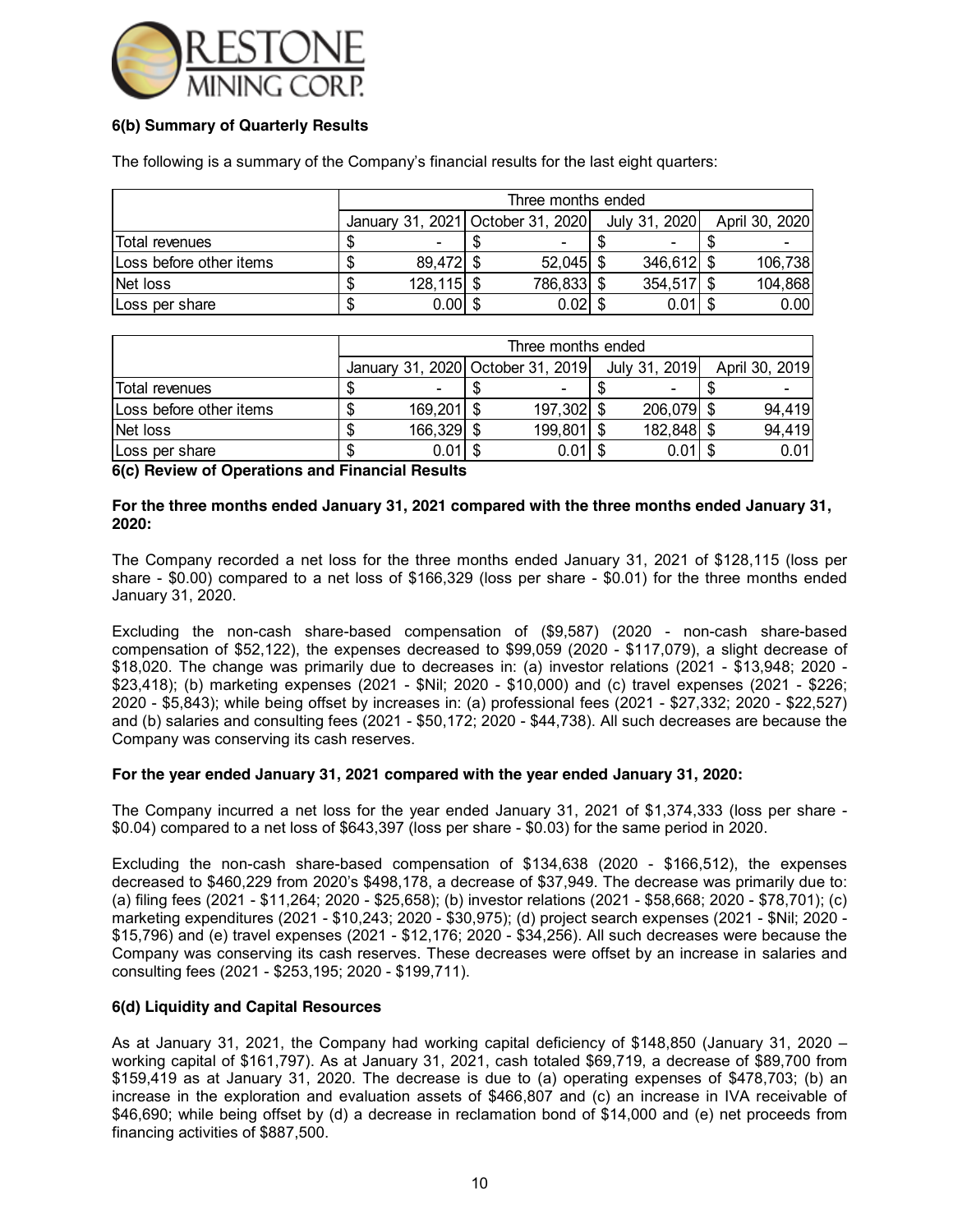

During the year ended January 31, 2021, the Company issued an aggregate of 444,546 common shares for gross proceeds of \$66,682 pursuant to the exercise of warrants.

On May 29, 2020, the Company completed a non-brokered private placement issuing 10,625,000 units ("Unit") at a price of \$0.08 per Unit for gross proceeds of \$850,000. Each Unit consisted of one common share of the Company and one common share purchase warrant. Each warrant is exercisable for one common share of the Company at a price of \$0.12 until May 29, 2022. If the closing trading price of the shares on the TSX Venture Exchange (or such other stock exchange on which the shares may be listed) is at or greater than \$0.25 per share for any 20 consecutive trading days at any time commencing after September 29, 2020, the Company may accelerate the expiry date of the warrants by giving notice to the holders thereof and, in such case, the warrants will expire on the earlier of (a) the 10th trading day after the date on which such notice is given by the Company and (b) the original expiry date of the warrants. No finders' fees were paid in connection with the private placement. The Company incurred \$29,182 share issue costs related to this private placement.

On March 2, 2021, the Company granted 400,000 stock options to a consultant of the Company that can be exercised at \$0.12 per share until March 2, 2026. These options vest 25% immediately and 25% every quarter following the date of grant.

On March 23, 2021, the Company completed a non-brokered private placement of Units and Flow-Through common shares for \$1,854,470 (the "Offering"). In part "A" of the Offering the Company issued 10,228,556 units ("Unit") at a price of \$0.09 per Unit for gross proceeds of \$920,570. Each Unit consisted of one common share of the Company ("Common Share") and one common share purchase warrant ("Warrant"). Each Warrant is exercisable for one Common Share at a price of \$0.15 until March 23, 2022. In part "B" of the Offering the Company issued 7,183,847 common shares ("Flow-Through Shares") at a price of \$0.13 per Flow-Through Share for gross proceeds of \$933,900. The warrants were ascribed a value of \$368,228 under the Black-Scholes valuation model with the residual being allocated to share capital. Finders' fees amounting to \$61,846 were paid in connection with the private placement.

On April 1, 2021, the Company granted 1,615,000 stock options to directors, officers and consultants of the Company that can be exercised at \$0.12 per share until April 1, 2026. These options vest 25% immediately and 25% every quarter following the date of grant.

In March 2020, the World Health Organization declared coronavirus COVID-19 a global pandemic. This contagious disease outbreak, which has continued to spread, and any related adverse public health developments, has adversely affected workforces, economies, and financial markets globally, potentially leading to an economic downturn. It is not possible for the Company to predict the duration or magnitude of the adverse results of the outbreak and its effects on the Company's business or ability to raise funds.

The Company relies on equity financings to fund its exploration activities, corporate overhead expenses and acquisitions. There is no guarantee that the Company will be able to secure additional financing in the future at terms that are favorable. To date, the Company has not used debt or other means of financing to further its exploration programs.

The Company is aware of the current conditions in the financial markets and has planned accordingly. The Company's current treasury and the future cash flows from equity issuances will allow its efforts to continue throughout 2021. If the market conditions prevail or improve, the Company will make adjustment to budgets accordingly.

### **6(e) Disclosure of Outstanding Share Data**

The authorized share capital of the Company consists of an unlimited number of common shares without par value. As at January 31, 2021, the Company's share capital was \$8,100,841 (January 31, 2020 - \$7,559,093) representing 39,247,829 common shares (January 31, 2020 – 28,178,283 common shares).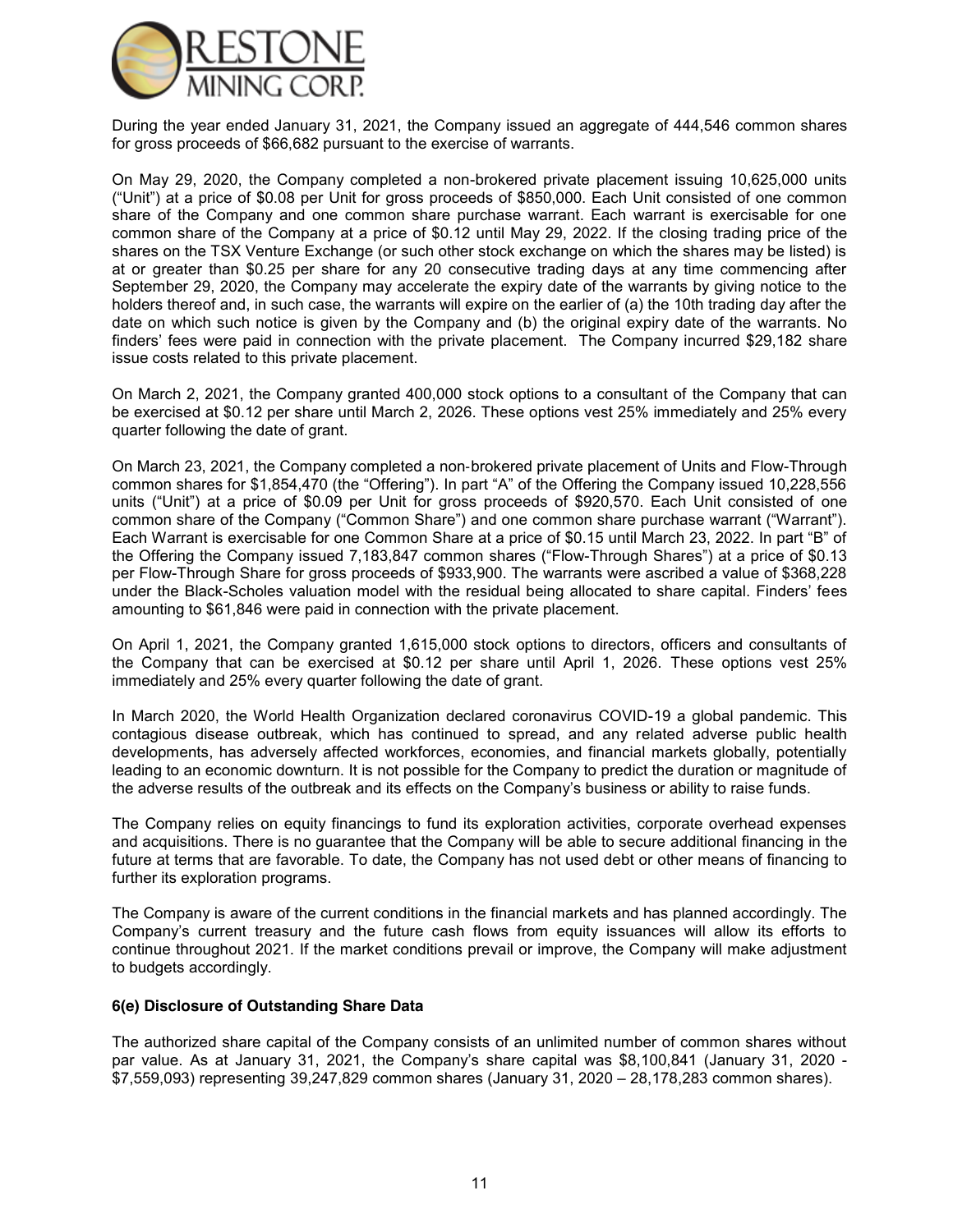

## A continuity of warrants for the year ended January 31, 2021 is as follows:

|                       | Exercise January 31, |                          |            |                  |                          |                          | January 31, |                          |     |                          |                          | January 31, |
|-----------------------|----------------------|--------------------------|------------|------------------|--------------------------|--------------------------|-------------|--------------------------|-----|--------------------------|--------------------------|-------------|
| <b>Expiry date</b>    | price (\$)           | 2019                     | Issued     | <b>Exercised</b> |                          | <b>Expired</b>           | 2020        | Issued                   |     | <b>Exercised</b>         | Expired                  | 2021        |
| June 14, 2019         | 0.15                 | 500,000                  |            |                  | $\overline{\phantom{a}}$ | (500,000)                |             |                          |     |                          |                          |             |
| October 25, 2019      | 0.10                 | 3,991,667                |            |                  | (1,008,334)              | (2,983,333)              |             |                          |     |                          |                          |             |
| August 20, 2020       | 0.22                 | $\overline{\phantom{a}}$ | 786.875    |                  | -                        | $\overline{\phantom{a}}$ | 786.875     |                          |     | $\overline{\phantom{0}}$ | (786, 875)               |             |
| August 23, 2020       | 0.22                 | $\overline{\phantom{0}}$ | .300.000   |                  |                          | $\overline{\phantom{0}}$ | ,300,000    |                          |     | -                        | (1,300,000)              |             |
| April 28, 2021        | 0.15                 | $\blacksquare$           | 10,450,091 |                  | $\overline{\phantom{0}}$ | $\overline{\phantom{a}}$ | 10,450,091  | $\overline{\phantom{0}}$ |     | (444, 546)               | $\overline{\phantom{0}}$ | 10,005,545  |
| May 29, 2022          | 0.12                 |                          |            |                  |                          |                          |             | 10.625.000               |     |                          | ٠                        | 10,625,000  |
| Warrants outstanding  |                      | 4,491,667                | 12,536,966 |                  | (1,008,334)              | (3,483,333)              | 12,536,966  | 10,625,000               |     | (444, 546)               | (2,086,875)              | 20,630,545  |
| Weighted average      |                      |                          |            |                  |                          |                          |             |                          |     |                          |                          |             |
| exercise price $(\$)$ |                      | 0.11                     | 0.16       |                  | 0.10                     | 0.11 \$                  | 0.16        | 0.12                     | \$. | 0.15                     | 0.22                     | 0.13        |

A continuity of options for the year ended January 31, 2021 is as follows:

|                       | <b>Exercise</b> | January 31,              |                          | Expired /      | January 31,              |             | Expired /                | January 31, |
|-----------------------|-----------------|--------------------------|--------------------------|----------------|--------------------------|-------------|--------------------------|-------------|
| <b>Expiry date</b>    | price (\$)      | 2019                     | Issued                   | cancelled      | 2020                     | Issued      | cancelled                | 2021        |
| November 22, 2022     | 0.15            | 385,000                  |                          | ۰              | 385,000                  |             |                          | 385,000     |
| April 28, 2023        | 0.15            | 400,000                  |                          |                | 400,000                  |             | $\overline{\phantom{0}}$ | 400,000     |
| June 4, 2023          | 0.15            | 100,000                  | $\overline{\phantom{a}}$ | (100,000)      | -                        |             |                          |             |
| October 4, 2023       | 0.15            | 250,000                  | $\overline{\phantom{a}}$ | (100,000)      | 150,000                  |             |                          | 150,000     |
| June 3, 2024          | 0.15            | $\overline{\phantom{0}}$ | 1.015.000                | 1,015,000<br>۰ |                          | -           | 1,015,000                |             |
| August 29, 2024       | 0.20            | $\overline{\phantom{a}}$ | 300,000                  | 300,000<br>۰   |                          |             | (10,000)                 | 290,000     |
| June 8, 2025          | 0.12            | -                        |                          |                | $\overline{\phantom{a}}$ | 1,150,000   |                          | 1,150,000   |
| Options outstanding   |                 | 1.135.000                | 1,315,000                | (200,000)      | 2,250,000                | 1,150,000   | (10,000)                 | 3,390,000   |
| Options exercisable   |                 | 1,135,000                | 1,315,000                | (200, 000)     | 2,250,000                | 862,500     | (10,000)                 | 3,102,500   |
| Weighted average      |                 |                          |                          |                |                          |             |                          |             |
| exercise price $(\$)$ |                 | \$<br>0.15               | 0.16<br>\$               | 0.15<br>\$     | 0.16<br>\$               | 0.12<br>\$. | 0.20<br>\$               | 0.14<br>\$  |

If the remaining options and warrants were exercised, the Company's available cash would increase by \$5,040,415.

As of the date of this MD&A, there are 56,660,232 common shares issued and outstanding and 82,518,788 common shares outstanding on a diluted basis.

## **6(f) Off-Balance Sheet Arrangements**

None at this time.

### **6(g) Transactions with Related Parties**

Payments to related parties were made in the normal course of operations and were valued at fair value. Amounts due to or from related parties are unsecured, non-interest bearing and due on demand. There are no commitments or guarantees associated with the outstanding balances.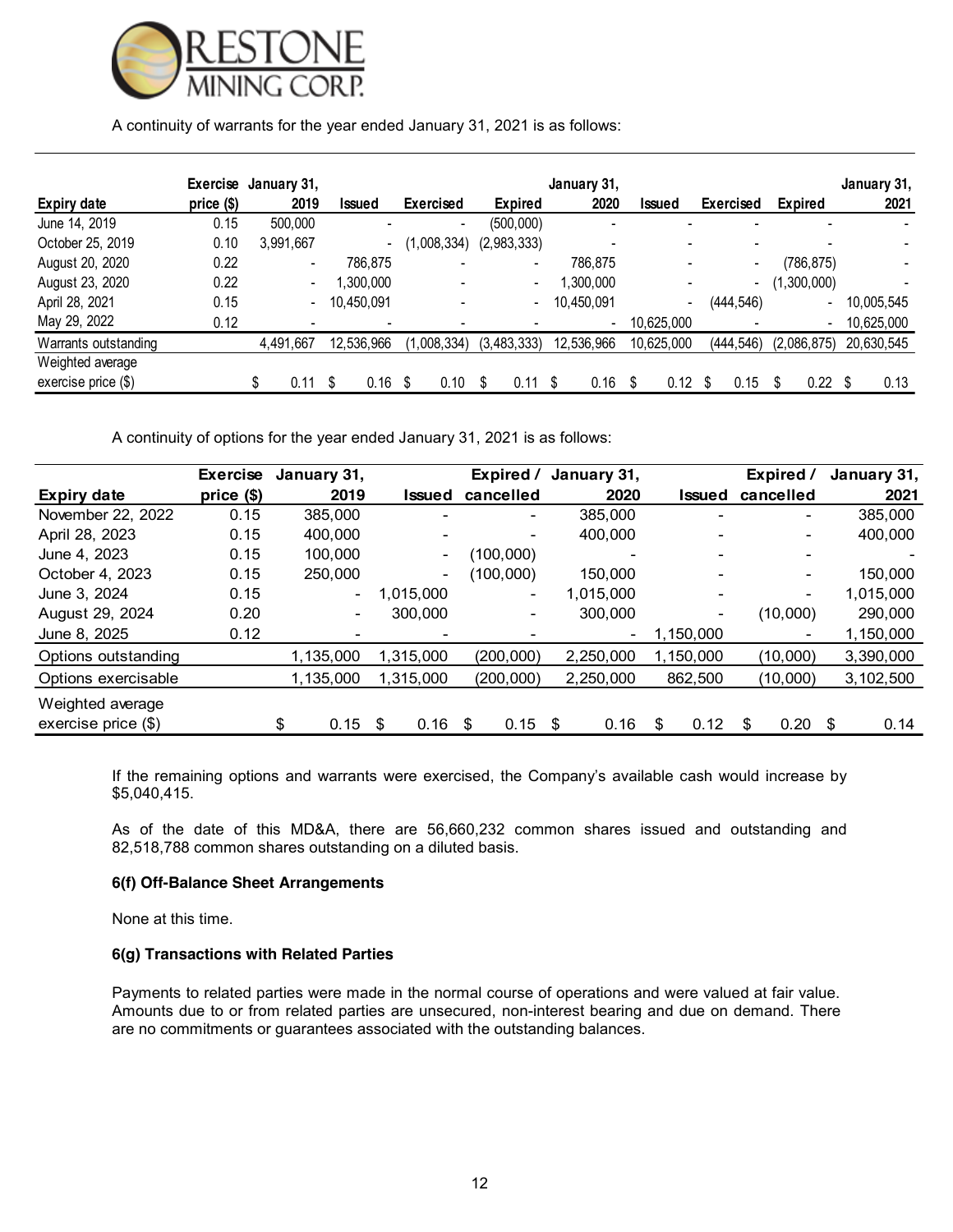

For the year ended January 31, 2021:

|                                                               | Short-term<br>employee<br>benefits | Post-<br>employment<br>benefits | Other long-<br>term benefits | Termination<br>benefits | Share-<br>based<br>payments | Total    |
|---------------------------------------------------------------|------------------------------------|---------------------------------|------------------------------|-------------------------|-----------------------------|----------|
| <b>IDavid Hottman</b><br>Chief Executive Officer,<br>Director | 67,200<br>\$                       | \$Nil                           | \$Nil                        | \$Nil                   | \$<br>23,648                | \$90,848 |
| Mark T. Brown<br><b>Chief Financial</b>                       | \$Nil                              | \$Nil                           | \$Nil                        | \$Nil                   | \$<br>7,434                 | \$7,434  |
| <b>I</b> Bruce Winfield<br>President, Director <sup>(a)</sup> | \$Nil                              | \$Nil                           | \$Nil                        | \$Nil                   | \$<br>11,635                | \$11,635 |
| Gary D. Nordin<br>Director                                    | \$Nil                              | \$Nil                           | \$Nil                        | \$Nil                   | \$<br>39,851                | \$39,851 |
| IJohn Kanderka<br><b>IDirector</b>                            | \$Nil                              | \$Nil                           | \$Nil                        | \$Nil                   | \$<br>19,477                | \$19,477 |
| James Anderson<br>Director                                    | \$Nil                              | \$Nil                           | \$Nil                        | \$Nil                   | \$<br>6,525                 | \$6,525  |
| <b>Patrick Daniels</b><br><b>IDirector</b>                    | \$Nil                              | \$Nil                           | \$Nil                        | \$Nil                   | \$<br>5,464                 | \$5,464  |

(a) Mark T. Brown and Bruce Winfield receive payments for their services through private companies they control. Please refer to the table on the next page.

For the year ended January 31, 2020:

|                                                               | Short-term<br>employee<br>benefits | Post-<br>employment<br>benefits | Other long-<br>term benefits | Termination<br>benefits | Share-<br>based<br>payments | Total |          |
|---------------------------------------------------------------|------------------------------------|---------------------------------|------------------------------|-------------------------|-----------------------------|-------|----------|
| <b>IDavid Hottman</b><br>Chief Executive Officer,<br>Director | \$67,200                           | \$Nil                           | \$Nil                        | \$Nil                   | \$<br>7,794                 |       | \$74,994 |
| Mark T. Brown<br><b>IChief Financial</b>                      | \$Nil                              | \$Nil                           | \$Nil                        | \$Nil                   | \$<br>13,513                |       | \$13,513 |
| <b>Bruce Winfield</b><br>President, Director <sup>(a)</sup>   | \$Nil                              | \$Nil                           | \$Nil                        | \$Nil                   | \$<br>19,463                |       | \$19,463 |
| Gary D. Nordin<br><b>Director</b>                             | \$Nil                              | \$Nil                           | \$Nil                        | \$Nil                   | 23,360<br>\$                |       | \$23,360 |
| John Kanderka<br><b>IDirector</b>                             | \$Nil                              | \$Nil                           | \$Nil                        | \$Nil                   | \$<br>9,731                 |       | \$9,731  |
| Julia Aspillaga*<br>Former Director                           | \$Nil                              | \$Nil                           | \$Nil                        | \$Nil                   | \$<br>5,687                 |       | \$5,687  |
| <b>James Anderson</b><br>Director                             | \$Nil                              | \$Nil                           | \$Nil                        | \$Nil                   | \$<br>29,194                |       | \$29,194 |
| <b>IPatrick Daniels</b><br>Director                           | \$Nil                              | \$Nil                           | \$Nil                        | \$Nil                   | 5,687<br>\$                 |       | \$5,687  |

 $\overline{a}$ ) Mark T. Brown and Bruce Winfield receive payments for their services through private companies they control. Please refer to the table on the next page.

\* Julia Aspillaga resigned on October 29, 2019 (date of AGM where she did not stand for re-election)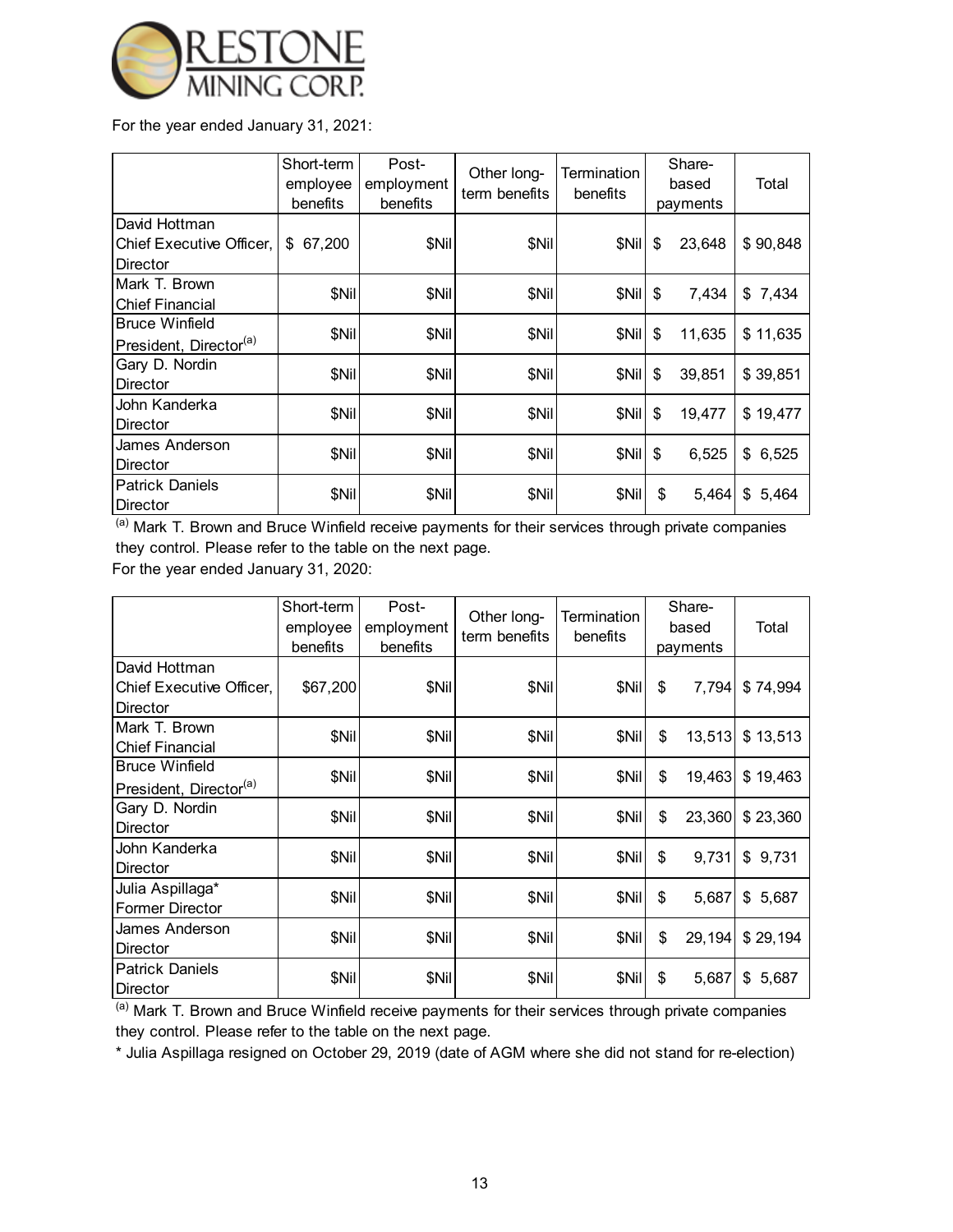

|                                                                 |                                                           | During the years ended             |               |              | As at       |        |  |
|-----------------------------------------------------------------|-----------------------------------------------------------|------------------------------------|---------------|--------------|-------------|--------|--|
|                                                                 |                                                           |                                    | January 31,   |              | January 31, |        |  |
| Amounts in due to related parties:                              | Services for:                                             | 2021                               | 2020          | 2021         |             | 2020   |  |
| David Hottman                                                   | Salaries and benefits                                     | \$<br>67,200                       | \$<br>67,200  | \$<br>4,264  | \$          |        |  |
| Gary Nordin                                                     | Geological consulting                                     | 21,700                             |               | 21,700       |             |        |  |
| A private company controlled by a<br>director of the Company    | Rent                                                      |                                    | 4,800         |              |             |        |  |
| A private company with an officer<br>in common with the Company | Accounting,<br>management, financing<br>and rent services | 58,800                             | 61,950        | 10,290       |             | 5,145  |  |
| A private company controlled by<br>President of the Company     | Management services                                       | 90,000                             | 60,000        | 7,875        |             | 7,875  |  |
| Total                                                           |                                                           | \$<br>237,700                      | \$<br>193,950 | \$<br>44,129 | \$          | 13,020 |  |
| Amounts in prepaid expenses:                                    | Services for:                                             |                                    |               |              |             |        |  |
| David Hottman                                                   | Funds advanced                                            | \$                                 | \$<br>16,381  | \$<br>6,720  | \$          | 8,619  |  |
| Total                                                           |                                                           | \$<br>$\qquad \qquad \blacksquare$ | \$<br>16,381  | \$<br>6,720  | \$          | 8,619  |  |
| Amounts in due from related party                               | Services for:                                             |                                    |               |              |             |        |  |
| A private company with directors<br>and officers in common (a)  | Rent/Funds advanced                                       | \$<br>$\overline{\phantom{0}}$     | \$<br>1,200   | \$           | \$          | 34,720 |  |
| Total                                                           |                                                           | \$                                 | \$<br>1,200   | \$           | \$          | 34,720 |  |

(a) As management has determined that the collectability of this amount is doubtful, it was written off as of January 31, 2021.

Key management personnel compensation includes all compensation paid to executive management and members of the board of directors of the Company.

### **6(h) Financial Instruments**

The fair value of the Company's cash, due from related party, trade and other payables and due to related parties approximate their carrying values.

The Company's financial instruments recorded at fair value require disclosure about how the fair value was determined based on significant levels of inputs described in the following hierarchy:

Level 1 – Quoted prices are available in active markets for identical assets or liabilities as of the reporting date. Active markets are those in which transactions occur in sufficient frequency and value to provide pricing information on an ongoing basis.

Level 2 – Pricing inputs are other than quoted prices in active markets included in Level 1. Prices in Level 2 are either directly or indirectly observable as of the reporting date. Level 2 valuations are based on inputs including quoted forward prices for commodities, time value and volatility factors, which can be substantially observed or corroborated in the market place.

Level 3 – Valuations in this level are those with inputs for the asset or liability that are not based on observable market data.

Cash and marketable securities are measured using level 1 inputs. There were no transfers between levels 1, 2 and 3.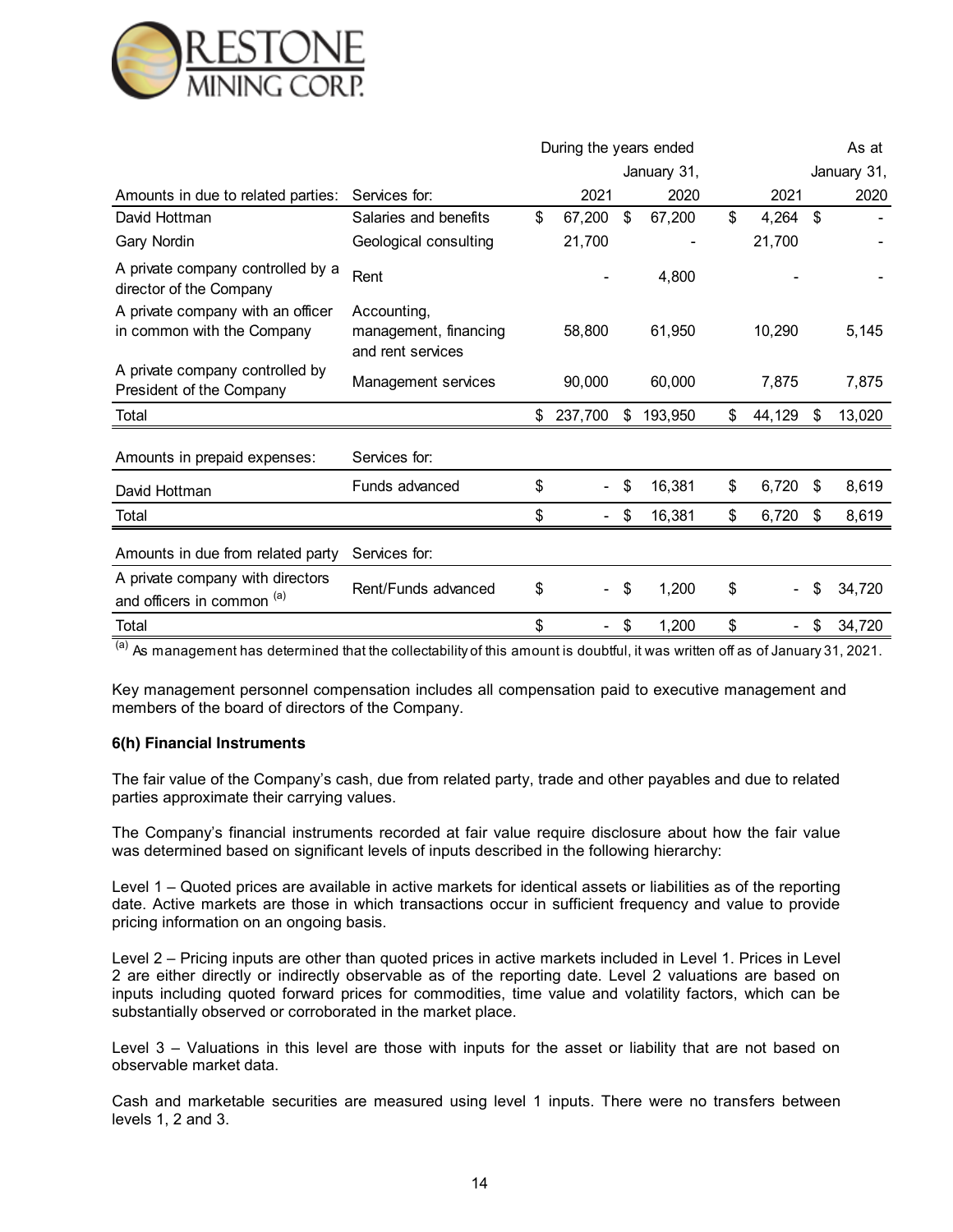

The Company's financial instruments are exposed to certain financial risks, including credit risk, liquidity risk, interest risk and market risk.

### *Credit risk*

Credit risk is the risk that one party to a financial instrument will fail to fulfil an obligation causing the other party to incur a financial loss. The Company is exposed to credit risks arising from its cash holdings, reclamation bonds and receivables (excluding GST). The Company manages credit risk by placing cash with major Canadian financial institutions. Management believes that credit risk related to these amounts is low.

#### *Liquidity risk*

Liquidity risk is the risk that the Company will not have sufficient funds to meet its financial obligations when they are due. To manage liquidity risk, the Company reviews additional sources of capital to continue its operations and discharge its commitments as they become due.

Historically, the Company's sole source of funding has been the issuance of equity securities for cash and cash equivalents, primarily through private placements. The Company's access to financing is always uncertain. There can be no assurance of continued access to significant equity funding. Liquidity risk is assessed as high.

### *Interest rate risk*

Interest rate risk is the risk that an investment's value will change due to a change in the level of interest rates. The Company's exposure to interest rate risk is minimal.

### *Market risk*

Market risk is the risk that the fair value or future cash flows of a financial instrument will fluctuate because of changes in market prices. Market risk comprises two types of risk: currency risk and price risk. The Company is not subject to currency risk as the functional currency is the Canadian dollar. The Company does not use any form of derivative or hedging instruments to reduce its foreign currency risk. The Company is not affected by price risk.

### *Management of industry risk*

The Company is engaged primarily in the mineral exploration field and manages related industry risk issues directly. The Company is potentially at risk for environmental reclamation and fluctuations in commodity based market prices associated with resource property interests. Management is of the opinion that the Company addresses environmental risk and compliance in accordance with industry standards and specific project environmental requirements.

#### *Currency risk*

The Company's property interest in Chile make it subject to foreign currency fluctuations and inflationary pressures which may adversely affect the Company's financial position, results of operations and cash flows. The Company is affected by changes in exchange rates between the Canadian Dollar and foreign functional currency. The Company does not invest in foreign currency contracts to mitigate the risks. The Company has net monetary assets of \$53,846 denominated in US dollars

### **6(i) Management of Capital Risk**

The Company manages its cash and cash equivalents, common shares, warrants and share purchase options as capital. The Company's objectives when managing capital are to safeguard its ability to continue as a going concern and to maintain a flexible capital structure which optimizes the costs of capital at an acceptable risk.

The Company manages the capital structure and makes adjustments to it in light of changes in economic conditions and the risk characteristics of the underlying assets. To maintain or adjust the capital structure, the Company may attempt to issue new shares, acquire or dispose of assets or adjust the amount of cash and cash equivalents held.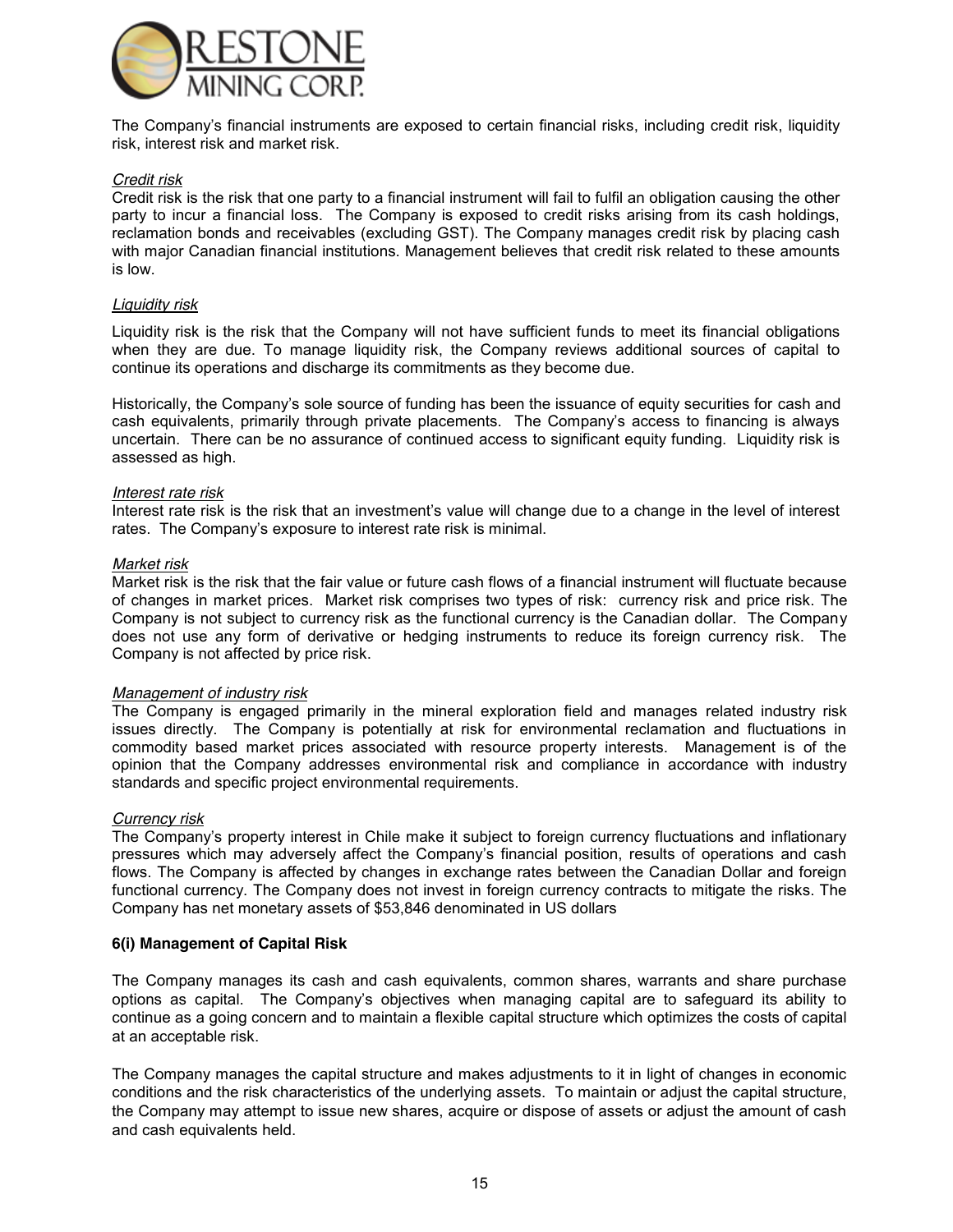

In order to maximize ongoing operating efforts, the Company does not pay out dividends. The Company's investment policy is to invest its short-term excess cash in highly liquid short-term interest-bearing investments with maturities of 90 days or less from the original date of acquisition, selected with regards to the expected timing of expenditures from continuing operations.

The Company expects its current capital resources will be sufficient to carry out its exploration and operations in the near term.

### **7. Subsequent Events**

None other than already disclosed in other sections.

### **8. Policies and Controls**

### **8(a) Significant Accounting Policies and Estimates**

#### **Significant estimates and assumptions**

The preparation of financial statements in accordance with IFRS requires the Company to make estimates and assumptions concerning the future. The Company's management reviews these estimates and underlying assumptions on an ongoing basis, based on experience and other factors, including expectations of future events that are believed to be reasonable under the circumstances. Revisions to estimates are adjusted for prospectively in the period in which the estimates are revised.

Estimates and assumptions where there is significant risk of material adjustments to assets and liabilities in future accounting periods include the recoverability of the carrying value of exploration and evaluation assets.

### **Significant judgments**

The preparation of financial statements in accordance with IFRS requires the Company to make judgments, apart from those involving estimates, in applying accounting policies. The most significant judgments in applying the Company's accounting policies include:

- the assessment of the Company's ability to continue as a going concern and whether there are events or conditions that may give rise to significant uncertainty; and
- the assessment as to whether any impairment exists on the Company's exploration and evaluation assets.

### **9. Internal Control Over Financial Reporting**

#### *Changes in Internal Control Over Financial Reporting ("ICFR")*

In connection with National Instrument 52-109, Certification of Disclosure in Issuer's Annual and Interim Filings ("NI 52-109") adopted in December 2008 by each of the securities commissions across Canada, the Chief Executive Officer and Chief Financial Officer of the Company will file a Venture Issuer Basic Certificate with respect to financial information contained in the unaudited interim financial statements and the audited annual financial statements and respective accompanying Management's Discussion and Analysis. The Venture Issue Basic Certification does not include representations relating to the establishment and maintenance of disclosure controls and procedures and internal control over financial reporting, as defined in NI52-109.